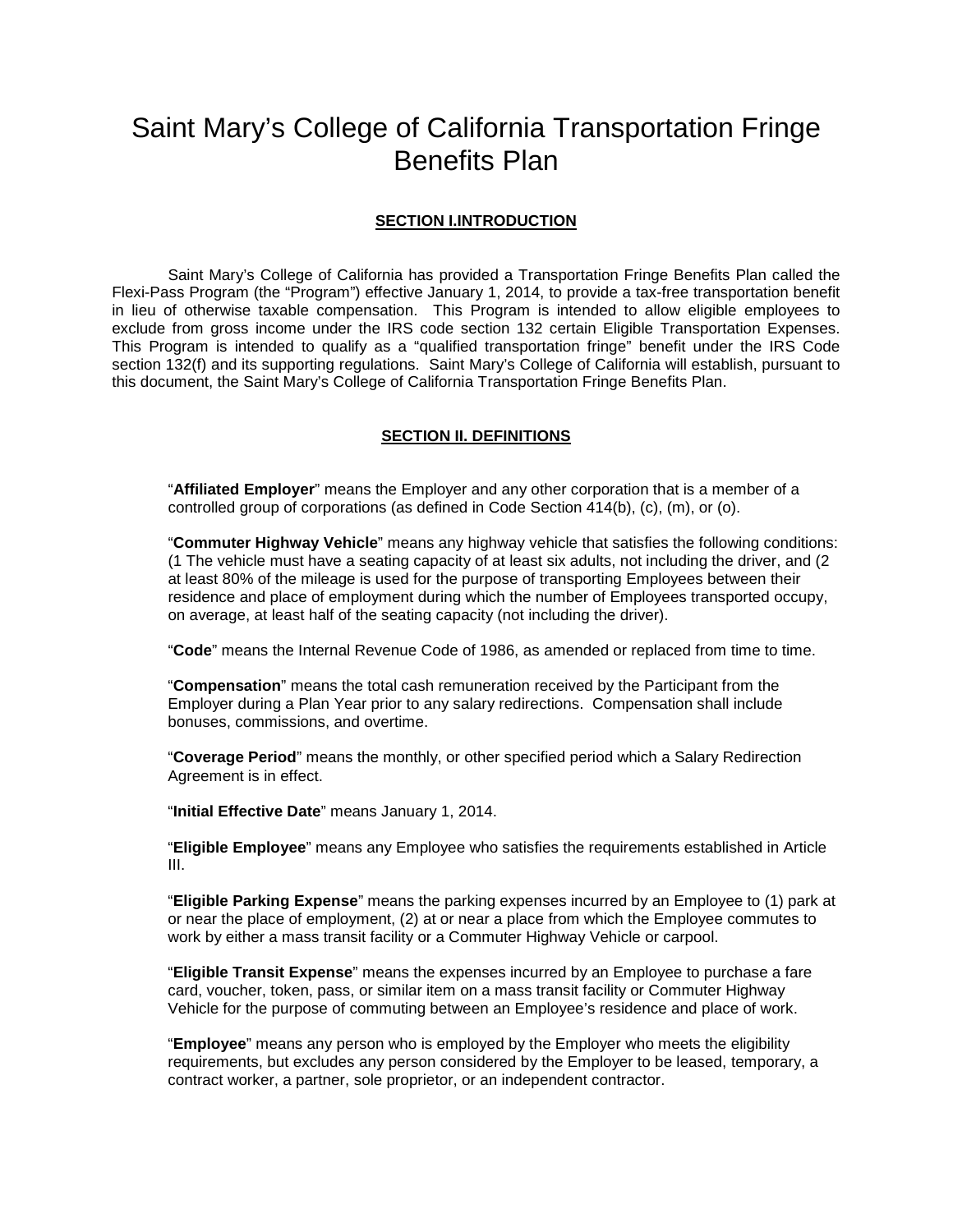"**Employer**" means Saint Mary's College of California and any Affiliated Employer which has adopted the provisions of this Program.

"**Flexi-Pass Program"** means an online commuter ordering platform.

"**Participant**" means any Eligible Employee who has elected to participate in the Program.

"**Plan**" means the Saint Mary's College of California Transportation Fringe Benefits Plan as established by this document and any such amendments made thereto.

"**Qualified Transportation Expense**" means the expenses incurred by an Employee to purchase an Eligible Transit Expense or Eligible Parking Expense.

"**Salary Redirection Agreement**" means the actual agreement between the Employee and Employer authorizing the Employer to deduct amounts from the Employee's wages to pay for Qualified Transportation Expenses.

## **SECTION III. ELIGIBILITY**

Employees are eligible to participate in the Program once they have satisfied the conditions for coverage under the group medical plan. Once the eligibility requirement has been satisfied, the Eligible Employee may access the Program.

If a Participant's employment with the Employer should terminate for any reason, then the Employee must re-complete any applicable eligibility requirements before becoming eligible to participate in the Program.

There are certain Employees who are not eligible to participate in the Plan. Those employees included leased, temporary, contract workers, temporary employees, casual employees and employees working less than 25 hours a week. Individuals who are partners in a partnership, sole proprietors, or independent contractors are also not eligible to participate in the Program. In addition, under section 1372(a), morethan 2-percent shareholders of S corporations are treated as partners for fringe benefit purposes. Thus, an individual who is both a more-than 2-percent shareholder of an S corporation and a common law employee of that S corporation is not considered an employee for purposes of section 132(f) and, therefore, also not eligible to participate in the Program.

## **SECTION IV. BENEFITS AND ELECTIONS**

## **The Program**

All Eligible Employees can access the Flexi-Pass Program through their online account with Flex-Plan. The Flexi-Pass Program is an online commuter benefits platform. The Flexi-Pass Program allows Eligible Employees to allocate pre-tax dollars from their paycheck to a benefits debit card for transit or parking. There are specific ordering deadlines and delivery timelines for this Program that can be located on their online account.

Once the card is loaded, Participants may use the card to purchase Eligible Transportation Expenses (smart cards, bus passes, monthly parking permits, etc.). If they already have a benefits debit card their elected transit and/or parking funds will be loaded to their current card. If they do not already have a card upon placing their first order, a new card will be issued to the Participant and should arrive within 7-10 business days. All subsequent orders will be loaded onto the same card. This benefit platform eliminates the need to send paper claims and wait for reimbursement.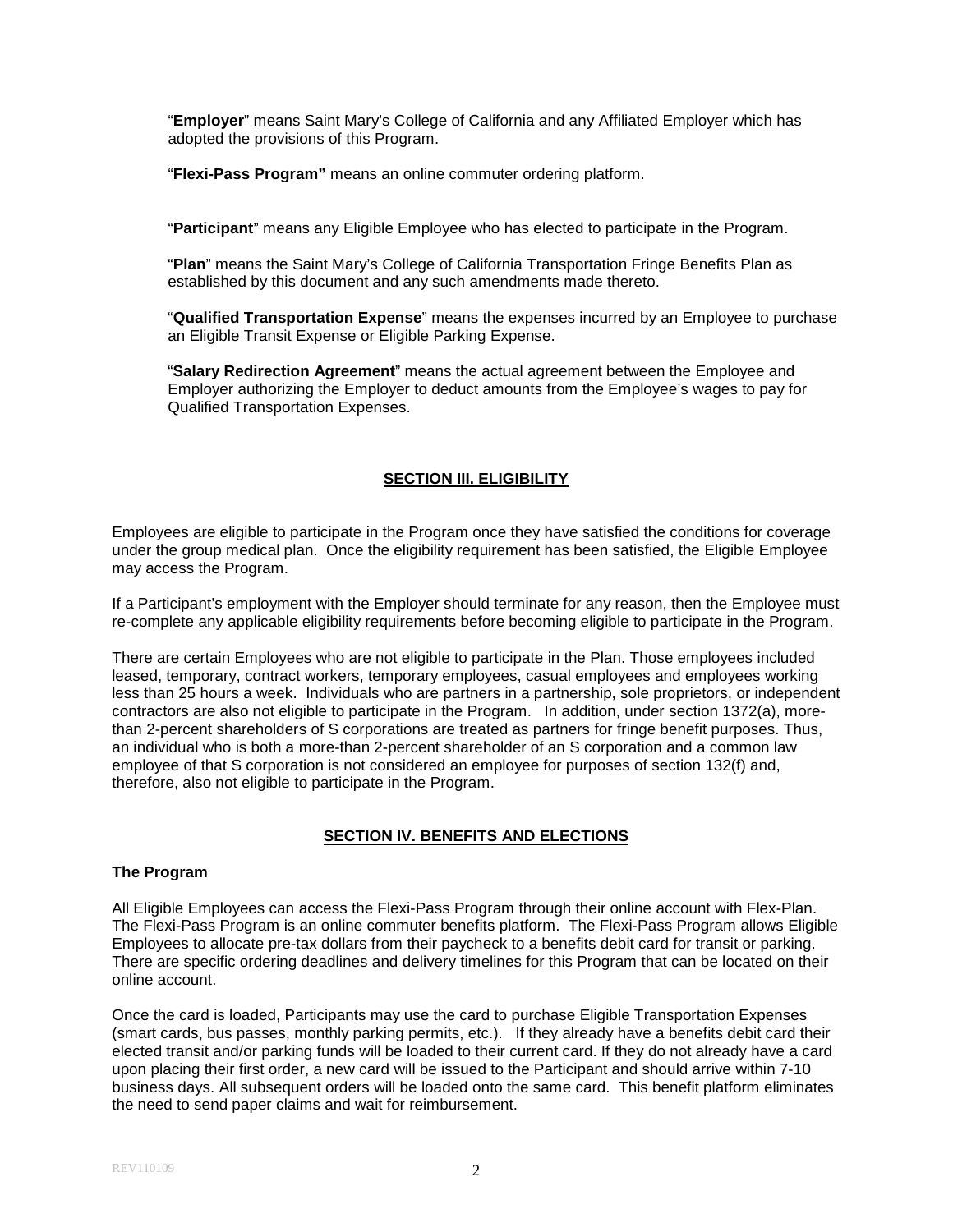It is important to note that if their benefits debit card is tied to multiple benefits i.e. the health care flexible spending arrangement (FSA) then the card may be suspended for failure to substantiate expenses under the FSA. Funds may be forfeited to the Employer due to failure to substantiate required claims.

#### Pay Me Directly

The Employer permits direct payment for Eligible Parking Expenses when receipts are not provided in the ordinary course of business or the debit card is not accepted by the transit and/or parking vendor. Eligible Employees may simply sign on to their online account and elect this option.

#### **Limitations**

Eligible Parking Expense: The reimbursement for Eligible Parking Expense shall not exceed the \$250.00 monthly limit as set forth in Code Section 132(f). The limitation may be adjusted for inflation and the Program will be amended at such time that the adjustment is made.

Eligible Transit Expense: The reimbursement for Eligible Transit Expense shall not exceed the \$130.00 monthly limit as set forth in Code Section 132(f). The limitation may be adjusted for inflation and the Program will be amended at such time that the adjustment is made.

Furthermore, a cash reimbursement may not be provided to an Employee for Eligible Transit Expense if a voucher (or similar item that may be used for a transit pass) is readily available to the Employer for distribution to the Employee. The voucher (or similar item) is considered readily available if (1) the Employer can obtain the voucher on terms no less favorable than those available to the Employee and (2) a significant administrative cost is not incurred by the Employer (excluding delivery charges under \$15 of such vouchers) in obtaining the voucher.

The administrative cost is deemed "significant" if the average administrative cost is more than 1% of the average monthly value of the vouchers for a mass transit system (i.e. train, bus, subway, ferry, etc.).

#### **Costs Exceeding IRS Pre-Tax Limits**

The Employer may deduct any additional amounts post-tax to cover the costs of commuter products purchased in excess of the IRS limits.

#### **Modifications under the Flexi-Pass Program**

Eligible Employees control their commuter benefits under the Flexi-Pass Program on a monthly basis.

#### **Flexi-Pass Product Correction Procedures**

If an Eligible Employee fails to receive their benefits debit card or parking disbursement and it is returned to our distribution center by the United States Postal Service ("USPS"), Flex-Plan will attempt to contact the Participant or Employer to confirm the Participant's mailing address in order to resend.

If an Eligible Employee fails to receive their funds on their existing Benny Card, Flex-Plan will attempt to reload those funds.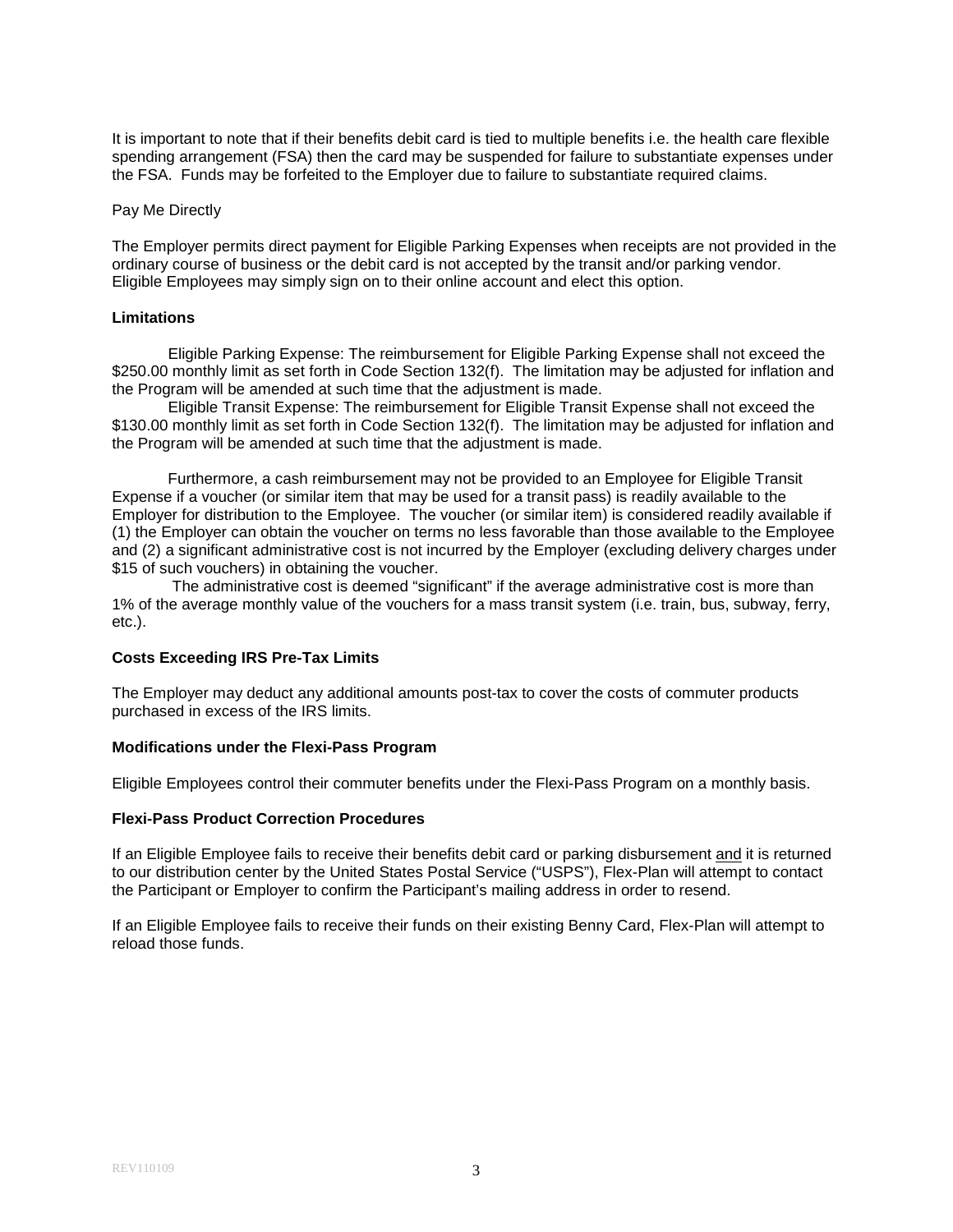## **Termination of Employment**

Eligibility to access the Flexi-Pass Program shall cease in the event of an Employee's termination from the Employer or loss of eligibility for any reason. Any balance on a Participant's benefits debit card at the time of termination will be forfeited to the Employer.

## **SECTION V. ADMINISTRATION**

## **Plan Administrator**

The Administrator of this Program, or hereto referred as the Program's Administrator, shall be Saint Mary's College of California which shall act in its administrative capacity to administer the Program in all of its details, subject, however, to the pertinent provisions of the Code. The Program Administrator may use its discretionary power and authority to:

- (a) To make and enforce any rules it deems necessary or proper for the administration of the Program.
- (b) To interpret the Program, the Administrator's interpretation with respect to benefits, duties, and entitlements, including but not limited to, eligibility, amounts of benefits, and all other matters pertaining to the Program's Administration, will be in good faith final and conclusive on all Participants claiming benefits under this Program.
- (c) To take any action it deems necessary to stay in compliance with the regulations as set forth in the Code.
- (d) To appoint such agents to assist in the administration of the Program.

#### **SECTION VI. AMENDMENT AND TERMINATION**

#### **Amendment**

Saint Mary's College of California may, at any time, amend any or all of the provisions of this Program in its sole discretion. Such amendments shall not modify, in any manner, the existing elections of a Participant in the Program unless the amendment is made to comply with local, state, or Federal laws, statutes, or regulations.

#### **Termination**

The Employer has established the Program with the intent that it will be maintained for an indefinite amount of time. However, the Employer reserves the right to: (1) terminate or limit the Program as set forth in this document, in whole or in part, at any time. If such termination of the Program occurs, all Salary Redirections in effect will cease and no further deductions will be taken from the Participant's Compensation.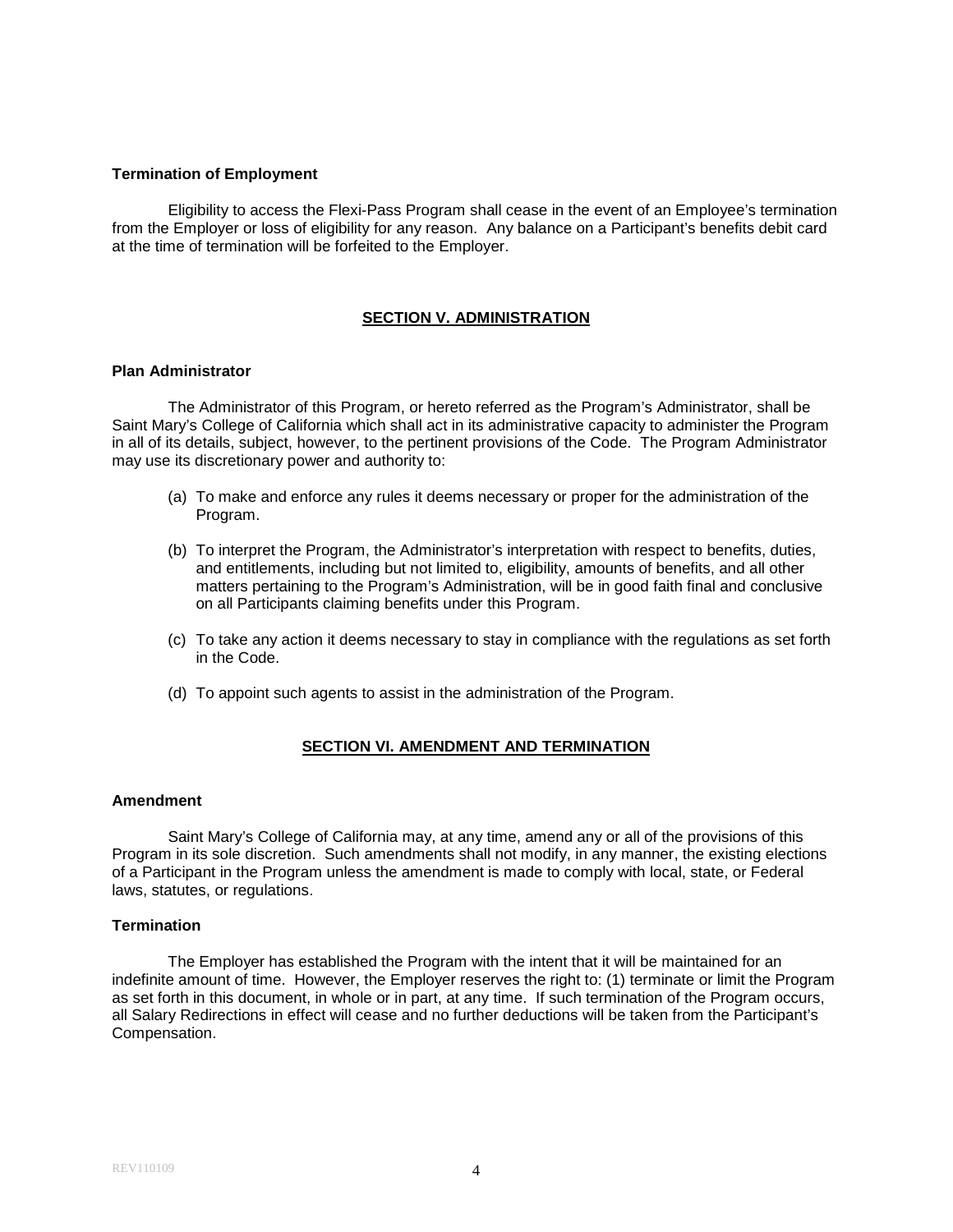## **Rights to Assets**

Neither the establishment of the Program nor the payment of benefits under the Program shall be construed as giving any legal or equitable right to any Eligible Employee, former Eligible Employee or participating Employee against Saint Mary's College of California any Employer or their officers or employees except as expressly provided herein, and all rights under any Plan shall be satisfied, if at all, only out of the general assets of the Employer.

## **No Inducement, Contract or Guarantee of Employment**

Participation in this Program does not constitute any type of employment contract between the Employer and Employee nor give the Employee the right to continued employment. The Employer retains the right and sole discretion to hire or discharge an Employee as if the Program had not been adopted.

## **Adoption by Affiliate**

Affiliated Employers may, at the consent of the Program Administrator, adopt the Program by executing a copy of this Program. Upon doing so, the Eligible Employees of such affiliate will be entitled to the benefits designated herein.

## **Taxability**

Neither the Program Administrator nor Employer makes any guarantee that the benefits paid under this Program will be excludable from a Participant's Compensation for income tax purposes. It shall be the Employee's responsibility to determine if the benefits paid under this Program are excludable from Federal and state income taxes.